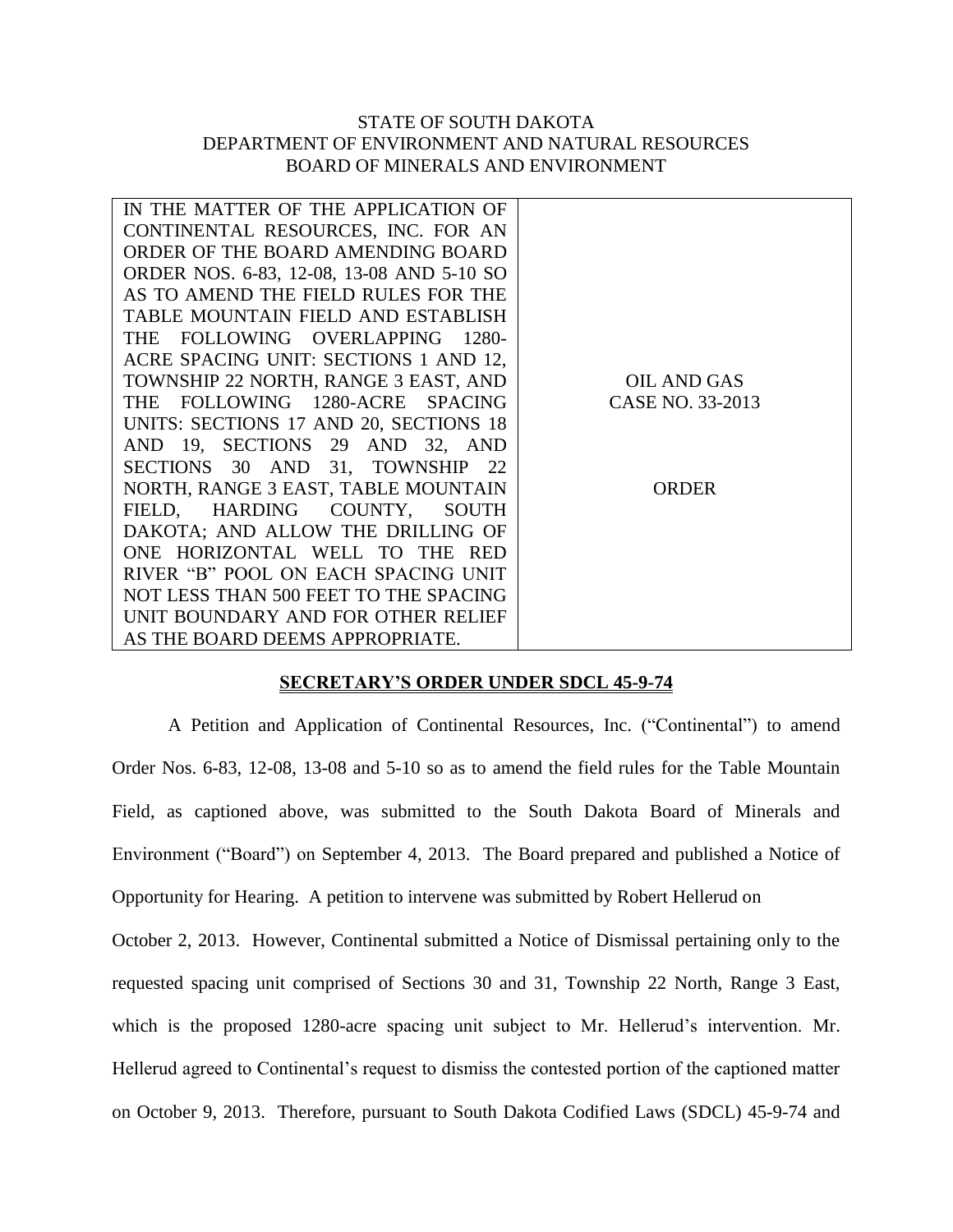based upon Continental's application and supporting documents, the Secretary makes and enters the following Order:

By Board Order Nos. 6-83, 12-08, 13-08 and 5-10, the Table Mountain Field is comprised of the following described lands, Harding County, South Dakota:

Township 23 North, Range 3 East Section 25: All Section 26: All Section 35: All Section 36: All Township 23 North, Range 4 East Section 30: NW/4 Township 22 North, Range 2 East Section 24: E/2 Township 22 North, Range 3 East Section 1: All Section 2: All Section 3: All Section 4: All Section 9: All Section 10: All Section 11: All Section 12: All Section 14: All Section 15: All Section 16: All Section 17: All Section 19: All Section 20: All Section 21: All Section 22: All Section 23: All Section 27: All Section 28: All Section 29: All Section 30: All

Continental is the owner of an interest in the oil and gas leasehold estate in portions of the following described lands, Harding County, South Dakota: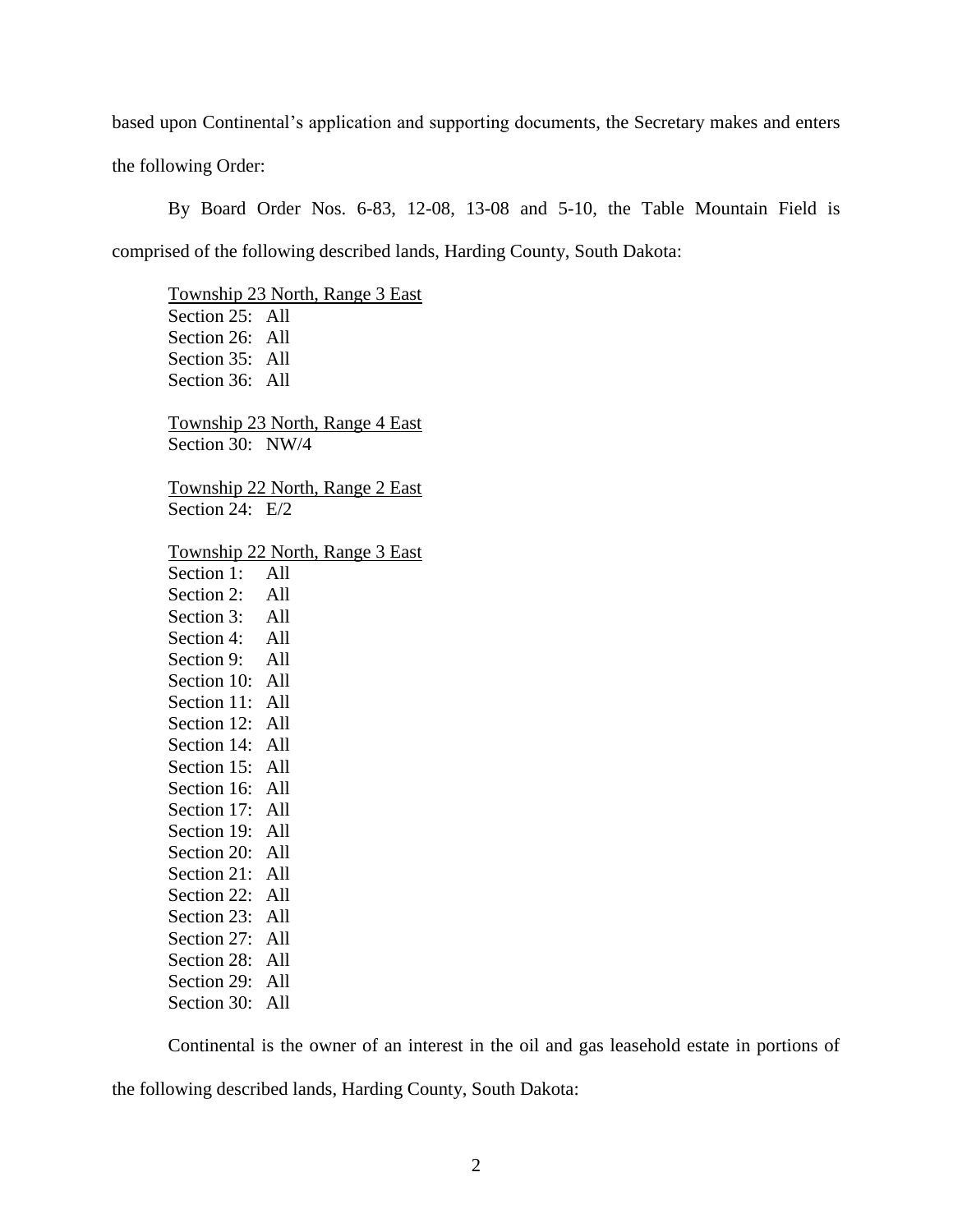| Township 22 North, Range 3 East |  |  |
|---------------------------------|--|--|
| Section 1: All                  |  |  |
| Section 12: All                 |  |  |
| Section 17: All                 |  |  |
| Section 18: All                 |  |  |
| Section 19: All                 |  |  |
| Section 20: All                 |  |  |
| Section 29: All                 |  |  |
| Section 30: All                 |  |  |
| Section 31: All                 |  |  |
| Section 32: All                 |  |  |

The proposed overlapping spacing unit comprised of Sections 1 and 12, Township 22 North, Range 3 East, overlaps existing 320-acre spacing units established under Board Order No. 6-83.

The Koch 34-1 Hansen State well, located on the SW/4SE/4 of Section 1, Township 22 North, Range 3 East, is a vertical well that has produced since 1983 in said 320-acre spacing unit comprised of the S/2 of Section 1, as established in Board Order No. 6-83.

Sections 1 and 12, Township 22 North, Range 3 East, are currently spaced as 640-acre spacing units under Board Order No. 13-97.

Section 17 is currently spaced as part of a 1280-acre spacing unit comprised of all of Sections 16 and 17, Township 22 North, Range 3 East, pursuant to Board Order No. 14-08.

Section 19 is currently spaced as part of a 1280-acre spacing unit comprised of the E/2 of

Section 24, Township 22 North, Range 2 East, and all of Section 19, and the W/2 of Section 20,

Township 22 North, Range 3 East, pursuant to Board Order No. 12-08.

Sections 29 and 30, Township 22 North, Range 3 East, are currently spaced as a 1280 acre spacing unit pursuant to Board Order No. 13-08.

Section 32, Township 22 North, Range 3 East, is currently spaced as a 640-acre spacing unit pursuant to Board Order No. 3-96.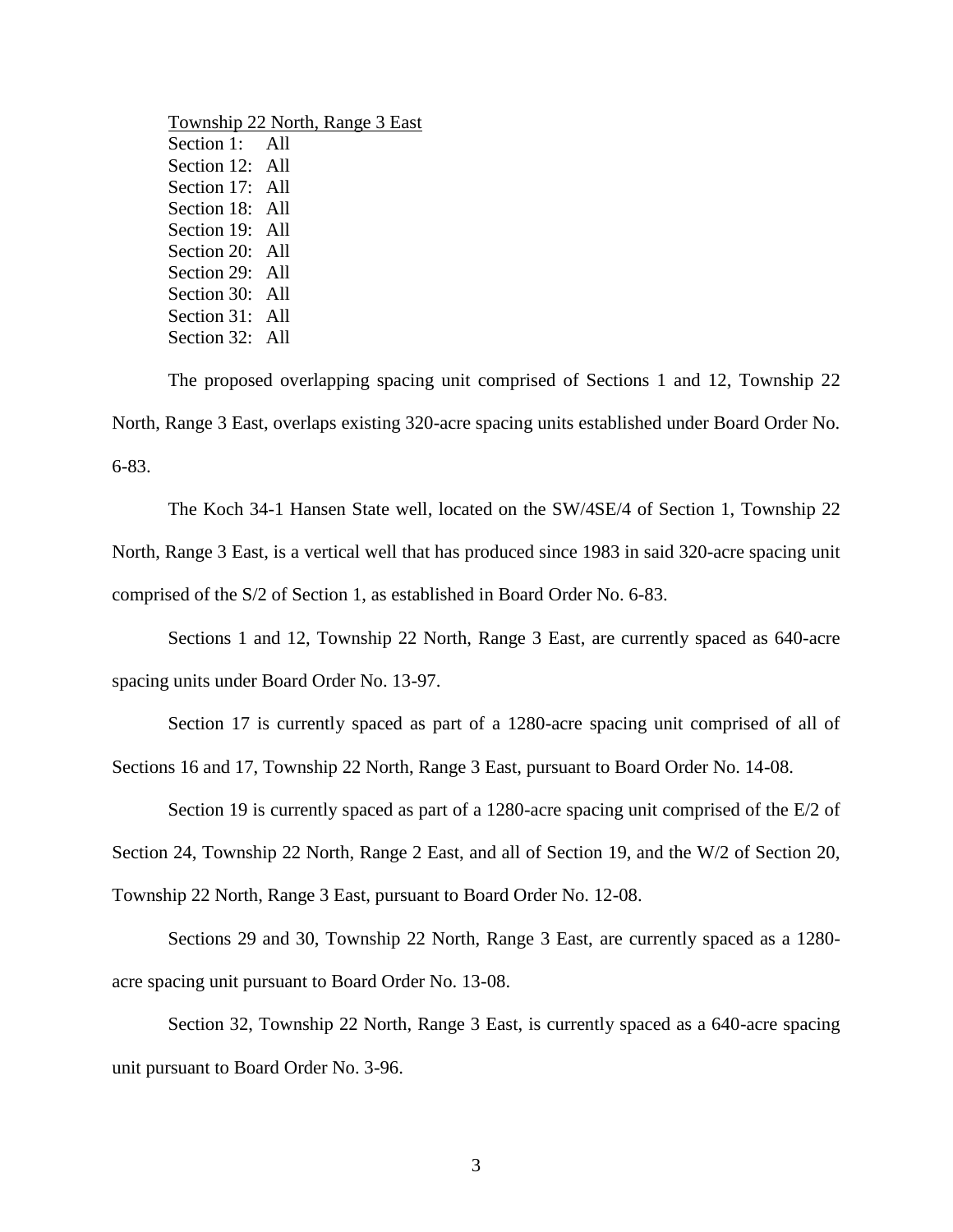Sections 18, 31 and 32, Township 22 North, Range 3 East, are currently not located in a field.

Continental requested an order of the Board amending Board Order Nos. 6-83, 7-95,

12-08, 13-08 and 5-10 to amend the field rules for the Table Mountain Field and establish the following overlapping 1280-acre spacing unit: Sections 1 and 12, Township 22 North, Range 3 East, and the following 1280-acre spacing units: Sections 17 and 20, Sections 18 and 19, Sections 29 and 32, and Sections 30 and 31, Township 22 North, Range 3 East, Table Mountain Field, Harding County, South Dakota; and allow the drilling of one horizontal well to the Red River "B" pool on each spacing unit not less than 500 feet to the spacing unit boundary and for other relief as the Board deems appropriate.

On October 1, 2013, Robert Hellerud objected to Case No. 33-13 with regard to Sections 30 and 31, Township 22 North, Range 3 East, Table Mountain Field, Harding County, South Dakota.

On October 7, 2013, Continental requested the portion of Case No. 33-13 pertaining to Sections 30 and 31, Township 22 North, Range 3 East, Table Mountain Field, Harding County, South Dakota, only, be continued to the regularly scheduled January 2014 meeting of the Board of Minerals and Environment.

On October 8, 2013, Continental requested the portion of Case No. 33-13 pertaining to Sections 30 and 31, Township 22 North, Range 3 East, Table Mountain Field, Harding County, South Dakota, only, be dismissed without prejudice.

It is the opinion of Continental that use of the horizontal drilling technique is reasonably necessary to have a certain amount of flexibility with respect to well locations that the current orders and rules of the Board fail to provide, and that use of the horizontal drilling technique to test and further develop the "B" zone of the Red River Formation will increase the ultimate